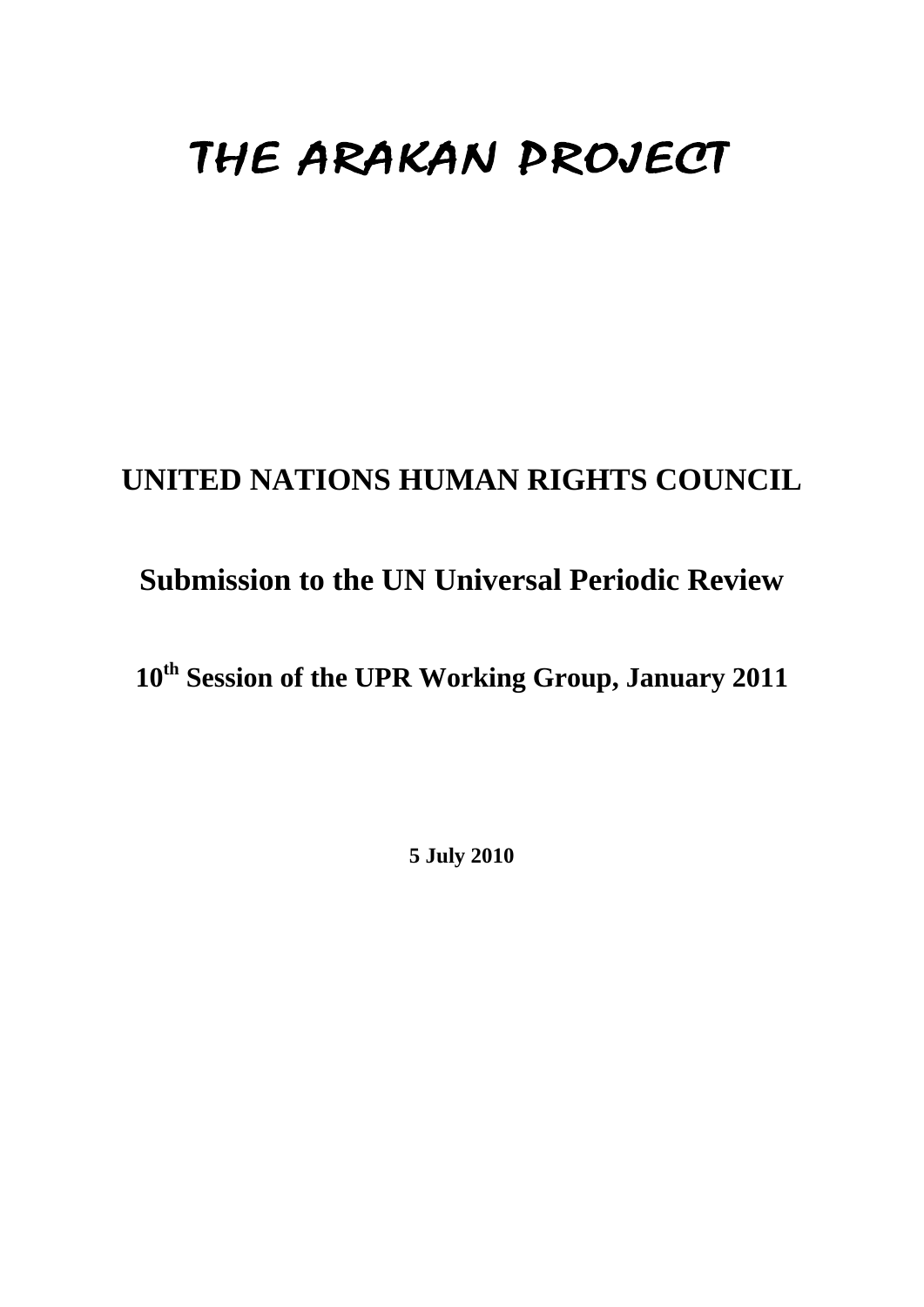#### **UNITED NATIONS HUMAN RIGHTS COUNCIL The Arakan Project - Submission to the UN Universal Periodic Review 10th Session of the UPR Working Group, January 2011**

### **MYANMAR**

#### **EXECUTIVE SUMMARY**

**The Arakan Project raises concern over Myanmar's non-compliance with its international human rights obligations with regard to the Rohingya population in North Rakhine State and, in particular, the 1982 Citizenship Law which deprives the Rohingya of their rights to citizenship, legitimising discrimination and arbitrary treatment against them such as restriction on movement, on marriage and pregnancy, arbitrary detention, forced labour, and denial of socio-economic rights.** 

#### **A. INTRODUCTION**

1. The Arakan Project (AP) is a human rights organization which since 1999, has specialized in monitoring and documenting the situation of the Rohingya Muslims, an ethnic, religious and linguistic minority in northern Rakhine State of Myanmar. The Arakan Project has regularly submitted its findings to relevant UN Treaty Bodies (CEDAW and CRC) and to UN Special Procedures, including the UN Special Rapporteur on the human rights situation in Myanmar and other thematic experts.

2. This submission focuses on the Rohingya minority, whose population is about 725,000 in the three townships of North Rakhine State and who are subject to the most severe forms of discrimination and human violations in Myanmar, and it highlights key areas of concern regarding Myanmar's non-compliance with its international human rights obligations and its systematic discrimination against the Rohingya community through denial of citizenship, restrictions on movements, on marriages and pregnancy, arbitrary arrest and exaction of forced labour.

#### **B. NORMATIVE AND INSTITUTIONAL FRAMEWORK OF THE STATE**

#### **Implementation of international human rights obligations**

3. Myanmar has ratified the UN Convention of the Rights of the Child (CRC) and the UN Convention for the Elimination of Discrimination against Women (CEDAW) but has completely ignored recommendations specific to the Rohingya minority in the Concluding Observations issued by the respective committees. Key recommendations call on Myanmar to address the issue of statelessness and discrimination (CEDAW/C/MMR/CO/3, para 33 and 35, dated 7 November 2008 and CRC/C/15/Add.237, para 65, dated 4 June 2004), to ensure birth registration without discrimination (CRC, para 35) and to lift the orders concerning marriage authorization and restriction of pregnancy (CEDAW/C/MMR/CO/3, para 43).

4. Myanmar is also a State party to the ILO Convention No. 29 prohibiting forced labour, but continues to impose a disproportionate amount of compulsory labour on the Rohingya.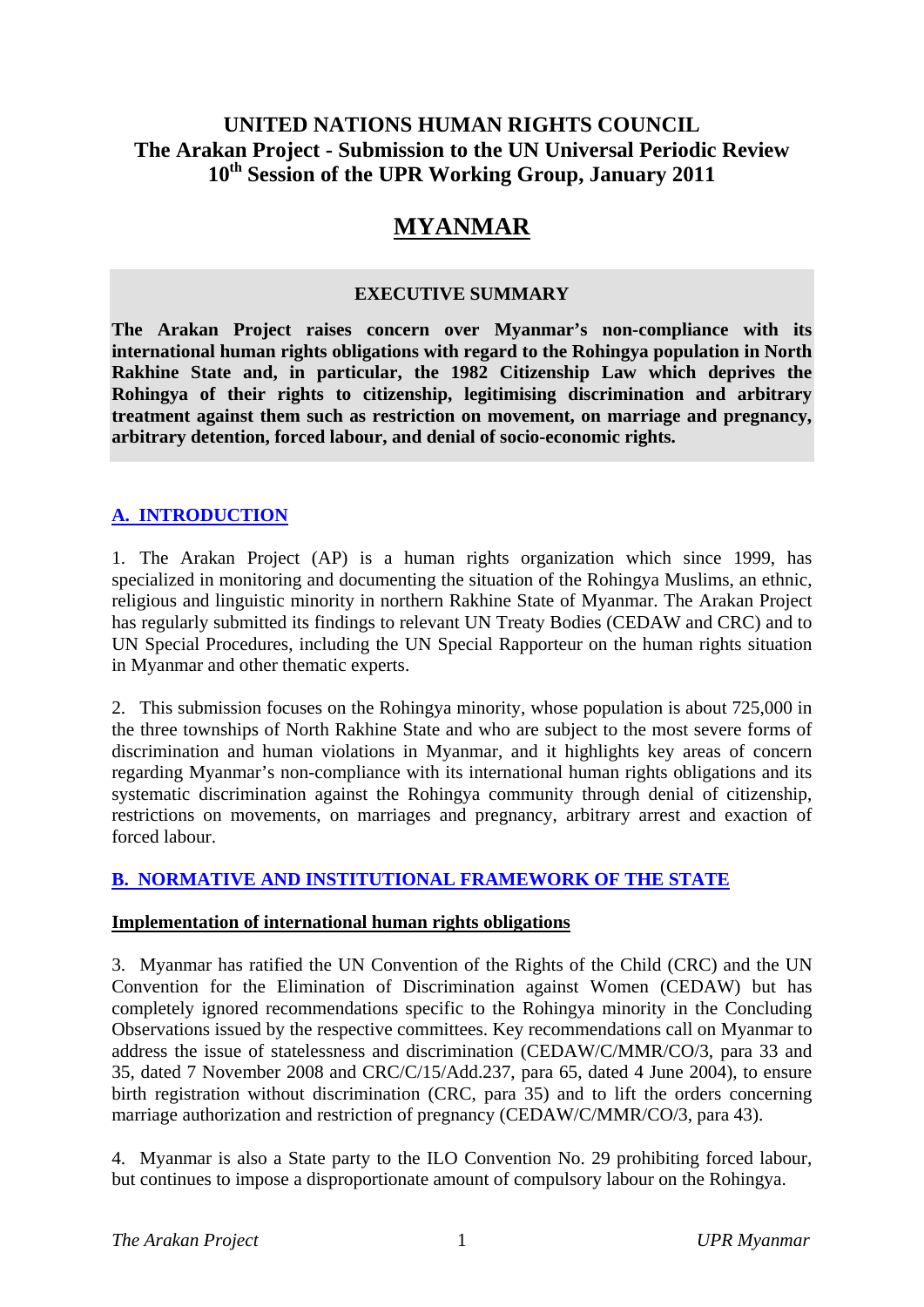#### <span id="page-2-0"></span>**Cooperation with UN Human Rights mechanisms**

5. In February 2010, Myanmar granted the UN Special Rapporteur on the Human Rights Situation in Myanmar access to North Rakhine State for a brief visit but it has failed to implement any of his recommendations<sup>[1](#page-2-0)</sup>. Moreover, Myanmar has so far not extended an invitation to any other thematic Special Rapporteurs such as the UN expert on the right to food, despite repeated requests.

6. On [2](#page-2-0) April 2007, six UN Special Rapporteurs released a joint statement<sup>2</sup> calling upon Myanmar "to amend or repeal the 1982 Citizenship Law and to take urgent measures to eliminate discriminatory practices against the Muslim minority in North Rakhine State" but these recommendations have remained unheeded.

#### **Domestic legal framework to the Rohingya's exclusion and discrimination**

7. The Citizenship Law<sup>[3](#page-2-0)</sup> enacted in 1982 deprives most people of Indian and Chinese descent of citizenship, but the timing of its promulgation, shortly after the Rohingya refugee repatriation of 1979, strongly suggests that it was specifically designed to exclude this group. This law, essentially based on a *jus sanguinis* criterion, identifies three categories of citizens: *Full*, *Associate* and *Naturalized* citizens, issued with colour-coded ID cards.

8. *Full citizens* are those belonging to one of 135 'national races<sup>, [4](#page-2-0)</sup> settled in Burma/ Myanmar before 1823, the start of the British colonisation of Arakan. The Rohingya do not feature in the official list published by the government, which does not contain any other terminology under which the Muslim population could be registered. Very few Rohingyas could apply for *naturalized citizenship* due to the difficulty of meeting necessary requirements (evidence of residence prior to 1948, tracing bloodlines as stipulated, fluency in the Burmese or Rakhine languages). Moreover, the wide powers assigned to a governmentcontrolled 'Central Body' to decide on matters pertaining to citizenship mean that, in practice, their entitlement to citizenship is not recognised. Rohingya are only issued with a Temporary Registration Card (TRC) with a specific mention that this card cannot be used to claim citizenship.

9. In the 2008 Constitution<sup>[5](#page-2-0)</sup>, Article 345 (a) sets a double *jus sanguinis* model whereas (b) refers to the existing 1982 Citizenship Law. The new constitution therefore does not alter the fact that Rohingya's legal status remains entirely dependent on the wishes of the government.

#### **C. PROMOTION AND PROTECTION OF HUMAN RIGHTS ON THE GROUND**

#### **Statelessness and Discrimination**

**10. Denying citizenship rights to the Rohingya has served to legitimise discrimination and arbitrary treatment against them.** 

1

<sup>1</sup> Report A/HCR/13/48 dated 10 March 2010 – paras 83-94

<sup>&</sup>lt;sup>2</sup><http://www.unhchr.ch/huricane/huricane.nsf/view01/F0ED9448671A73E6C12572B100553470?opendocument> <sup>3</sup> The 1982 Burma Citizenship Law can be accessed at:

<http://www.unhcr.org/cgi-bin/texis/vtx/refworld/rwmain?page=printdoc&docid=3ae6b4f71b><br><sup>4</sup> The official list of 135 national regge is found at http://www.muanmar.gov.mm/ministry/hotal/f

<sup>&</sup>lt;sup>4</sup> The official list of 135 national races is found at:  $\frac{http://www.myanmar.gov.mm/ministry/hotel/fact/race.htm}{http://www.hycmallhrcru.org/dosc5/Muennc}$ . Constitution 2008 on ref

<sup>&</sup>lt;sup>5</sup> The 2008Constitution is found at: [http://www.burmalibrary.org/docs5/Myanmar\\_Constitution-2008-en.pdf](http://www.burmalibrary.org/docs5/Myanmar_Constitution-2008-en.pdf)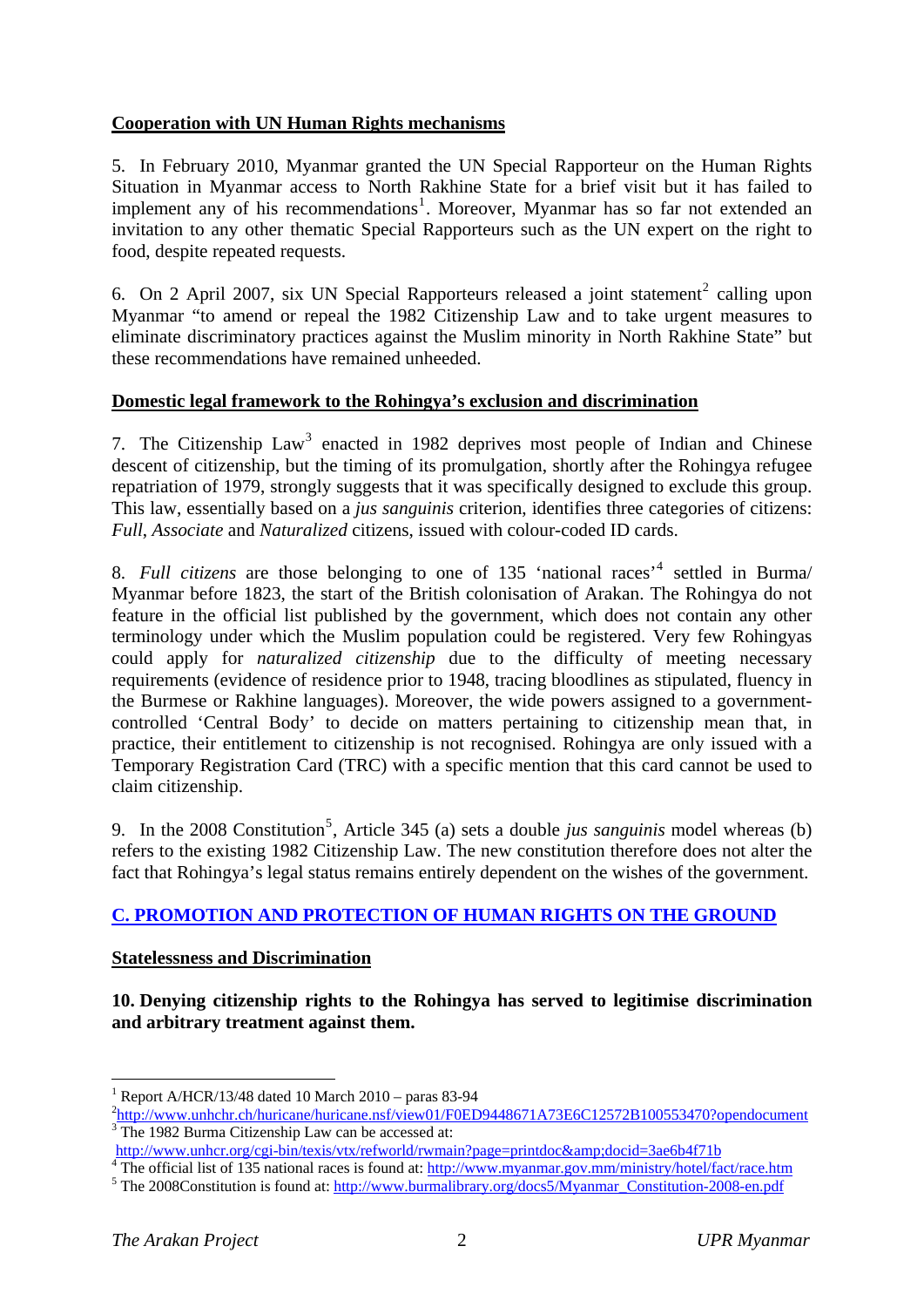<span id="page-3-0"></span>11. Government officials generally refer to the Rohingya as 'illegal immigrants from Bangladesh'. On 9 February 2009, Ye Myint Aung, the Myanmar Consul in Hong Kong, described them as 'ugly as ogres' in a letter to all heads of foreign missions and the media<sup>[6](#page-3-0)</sup>.

12. The authorities have ceased to issue new-born Rohingya children with individual birth certificates since the mid-1990s, in contravention of Section 9 of the 1982 Citizenship Law and Section 9(a) of the 1993 Child Law which make it mandatory to register the birth of any child born in the country. In addition, thousands of Rohingya children also remain unregistered because their parents are too poor to afford travel costs or bribes for registration or due to fear of arrest if the child is born out of unauthorised marriage.

13. Identity documentation available to Rohingya are the TRC and the family list, which do not mention the holder's place of birth, precluding them from establishing any official evidence of birth in Myanmar and thereby perpetuating statelessness.

14. As a direct outcome of their lack of legal status, the Rohingya are subject to severe restrictions of movement and banned from employment in the civil service, including the education and health sectors. In addition, Rohingyas in North Rakhine State are the only group required to obtain official authorisation to marry and to sign a declaration limiting pregnancy to two children. Other coercive measures such as forced labour, arbitrary taxation and confiscation of land are practiced elsewhere in Myanmar, but are disproportionately imposed on the Rohingya population.

15. Infringement of any of these discriminatory rules is punishable with long prison sentences. During his visit to Buthidaung jail in February 2010, the UN Special Rapporteur observed that the prison population was predominantly Muslim, most sentenced for immigration or marriage offences<sup>[7](#page-3-0)</sup>.

#### **Restriction of movement**

16. The Rohingyas are virtually confined to their village tracts. They must apply for a travel pass even to visit a neighbouring village, and travel is strictly restricted within North Rakhine State. In February 2001, Sittwe, the state capital, was declared off-limits for them. Their lack of mobility has devastating consequences, limiting their access to markets, employment opportunities, health facilities and higher education. Those who overstay the validity of their travel pass find their names deleted from their family list, obliterating them administratively, and preventing them from returning home. Rohingyas are also forbidden to travel to Bangladesh. If caught upon return, they could face up to 5 years imprisonment under the Burma Immigration (Emergency Provisions) Act, 1947. Once outside Myanmar, Rohingyas are systematically denied the right to return to their country.

#### **Arbitrary arrest and torture**

17. Arbitrary arrest and detention is common practice, essentially for the purpose of extortion. The accused can often evade prosecution or secure his/her release in exchange for a large bribe. This illustrates the absence of the rule of law and the prevailing climate of impunity, which is to a large degree based on discrimination.

1

<sup>6</sup> AFP, "Myanmar envoy brands boat people 'ugly as ogres'", 11 February 2009

 $^7$  Ibid. - A/HRC/13/48 – para 89.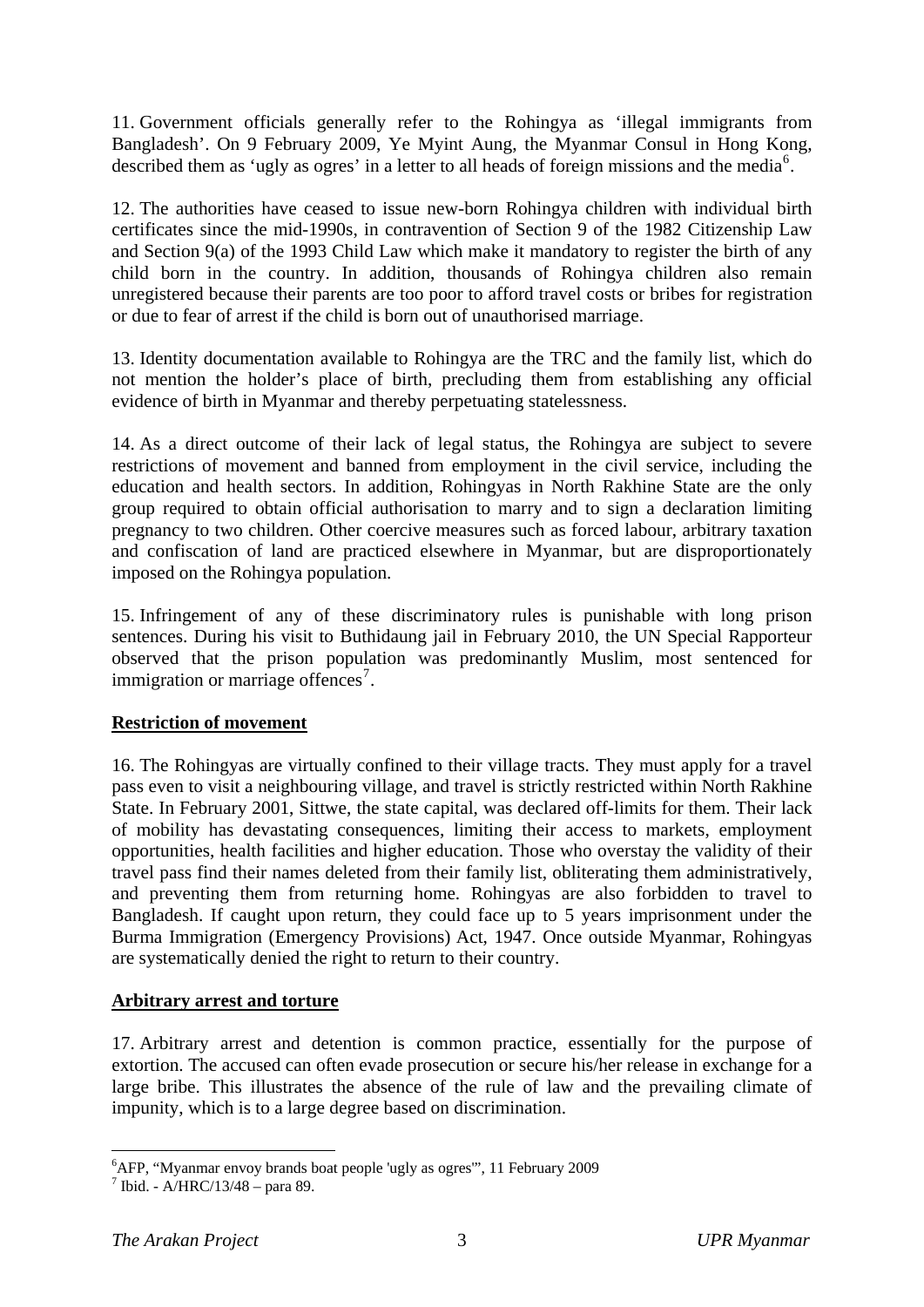<span id="page-4-0"></span>1[8](#page-4-0). Detention in NaSa $Ka^8$ , police or Army camps invariably puts arrestees at risk of torture or rape. Allegations of contacts with rebel groups are frequently brought against those who had visited Bangladesh illegally and interrogation sessions involve physical and psychological torture such as beatings, electric shocks, deprivation of sleep and denial of food and water. The detainee is blindfolded, handcuffed and often put in wooden stocks. In some cases, torture results in death in custody. When Rohingyas are arrested for offences such as breaching marriage rules, the NaSaKa generally demand bribes with a promise of release, but beatings are also widely used to pressure the detainee's family to come up with the amount demanded as quickly as possible. Many Rohingya women have been raped and gang raped in custody. When relatives are unable to pay, the detainee is referred to the judicial system.

#### **Marriage authorisations**

19. Since 1994, local orders have been issued, applied exclusively to the Muslim population in North Rakhine State, stipulating that couples intending to marry must obtain official permission from the local authorities, generally the NaSaKa. Marriage authorisations are granted against the payment of bribes and can take up to several years to obtain. Any cohabitation or sexual contact outside wedlock can lead to prosecution of the man under Section 493 of the Penal Code (that the man had deceitfully married the woman) punishable with up to 10 years imprisonment. In practice, a prison sentence of 4 to 5 years is generally imposed by local courts. Since 2009, the Supreme Court has overturned a few convictions for unauthorised marriage but these rulings have not served to stop such practices.

20. Such humiliating rules have dramatic consequences on women. Rohingya women who become pregnant without official marriage authorisation often resort to repeated backstreet abortions, an illegal practice in Myanmar, which has resulted in maternal deaths. Others have registered their newborn child with another legally married couple, sometimes as the child of their own parents. Some have gone to deliver secretly in Bangladesh and abandoned their baby there. Many young couples, unable to obtain permission to marry, have fled to Bangladesh in order to live together.

21. After marriage permission is granted, couples must also sign an undertaking that they will not have more than 2 children.

22. These discriminatory orders for official marriage permission and restriction on pregnancy are deliberately imposed to control birth rates and limit the expansion of the Rohingya population.

#### **Forced labour**

23. As documented by the ILO, compulsory labour continues to be exacted by the authorities for the construction and maintenance of Army or NaSaKa camps, road building and repair, portering, sentry duty, the establishment of villages for new settlers, for cultivation work in military-owned shrimp farms and plantations, for brick-baking, and for collection of wood and bamboo, etc. The poor cannot pay bribes to avoid it and are thus compelled to perform not only their own stint of work, but also that of those who had paid off the authorities. As

<sup>1</sup> <sup>8</sup> The NaSaKa is the Border Administration Force and comprises five different government agencies: the Police, Military Intelligence (MI), Lone Htein (riot police), Customs, and Immigration.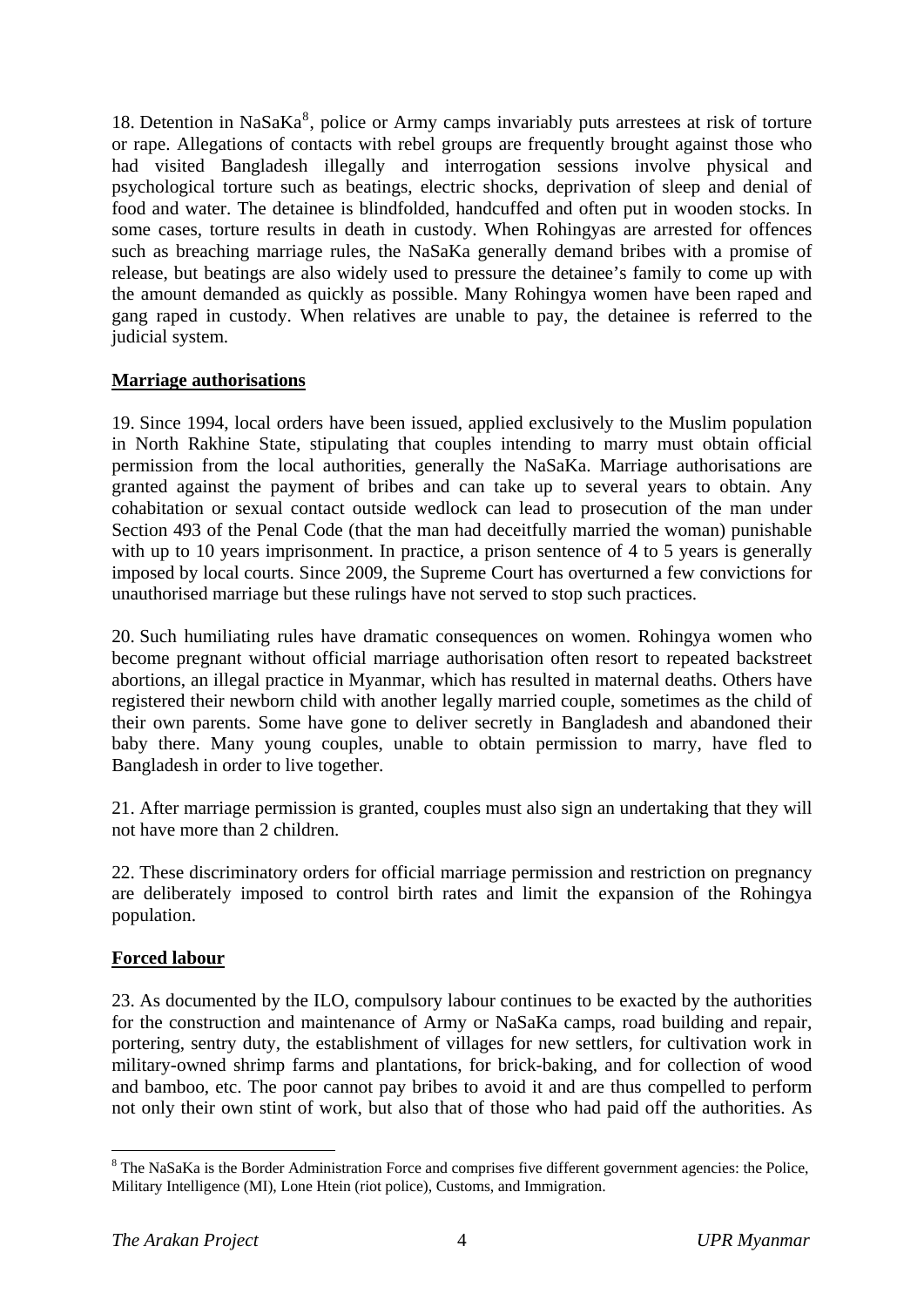male adults are busy earning the daily wage to feed the family and women culturally prevented from participating in activities outside their homes, the burden of carrying out forced labour duties often falls on children. Forced labourers have been widely recruited for the construction of the border fence along the Bangladesh border and to repair roads damaged by torrential rains in June 2010.

#### **Denial of socio-economic rights**

24. The compounded effect of these various forms of persecution have driven many into deep poverty and their degrading conditions have caused mental distress, compelling many to flee across the border to Bangladesh.

25. Socio-economic indicators in North Rakhine State are appalling. The Special Rapporteur, Mr. Ojea Quitana, cited in his report of March 2010 that 26% of the Rohingya population in North Rakhine State suffer from malnutrition, that only 30% benefit from public health care, that the maternal mortality rate peaks at 380 deaths for 100,000 births and that there are only 5 medical doctors for a population of 725,000.

26. The illiteracy rate of the Rohingya is estimated at 80%. Most village tracts have at least one primary school (1 to  $4<sup>th</sup>$  Standard) but in remote areas access is impaired by distance and lack of communication during the rainy season. But widespread poverty keeps many children out of school, as they need to contribute to the survival of their family. Only 35 middle schools  $(5<sup>th</sup>$  to  $8<sup>th</sup>$  Standard) and 6 high schools  $(9<sup>th</sup>$  and  $10<sup>th</sup>$  Standard) are available in Maungdaw and Buthidaung Townships. Very few Rohingya children reach 10<sup>th</sup> Standard and complete basic education. Access to higher education is even more restricted. Sittwe has the only university in Rakhine State. Since a travel ban to Sittwe was enforced on the Rohingya population in February 2001, Rohingya students are not allowed to join university on a fulltime basis. They can only study university level courses through distance education and have been facing serious difficulties in obtaining permission to take their examination in Sittwe.

#### **D. RECOMMENDATIONS**

27. The Human Rights Council should urge the Government of Myanmar:

- To immediately amend or repeal the 1982 Citizenship Law, with the effect of granting citizenship and accompanying rights to the Rohingya in Rakhine State, and to abide by its international human rights obligations under Article 7 of the Convention of the Rights of the Child and Article 9 of the Convention on the Elimination of All Forms of Discrimination Against Women.
- To issue birth certificates to all Rohingya born in Myanmar in compliance with domestic and international law.
- To abolish local orders restricting marriages and limiting the number of pregnancies of Rohingya women in northern Rakhine State, as well as to release without delay those detained for having married without official marriage permission.
- To take immediate steps to eradicate all discriminatory policies and practices against the Rohingya population, including restriction on movements and arbitrary detention.